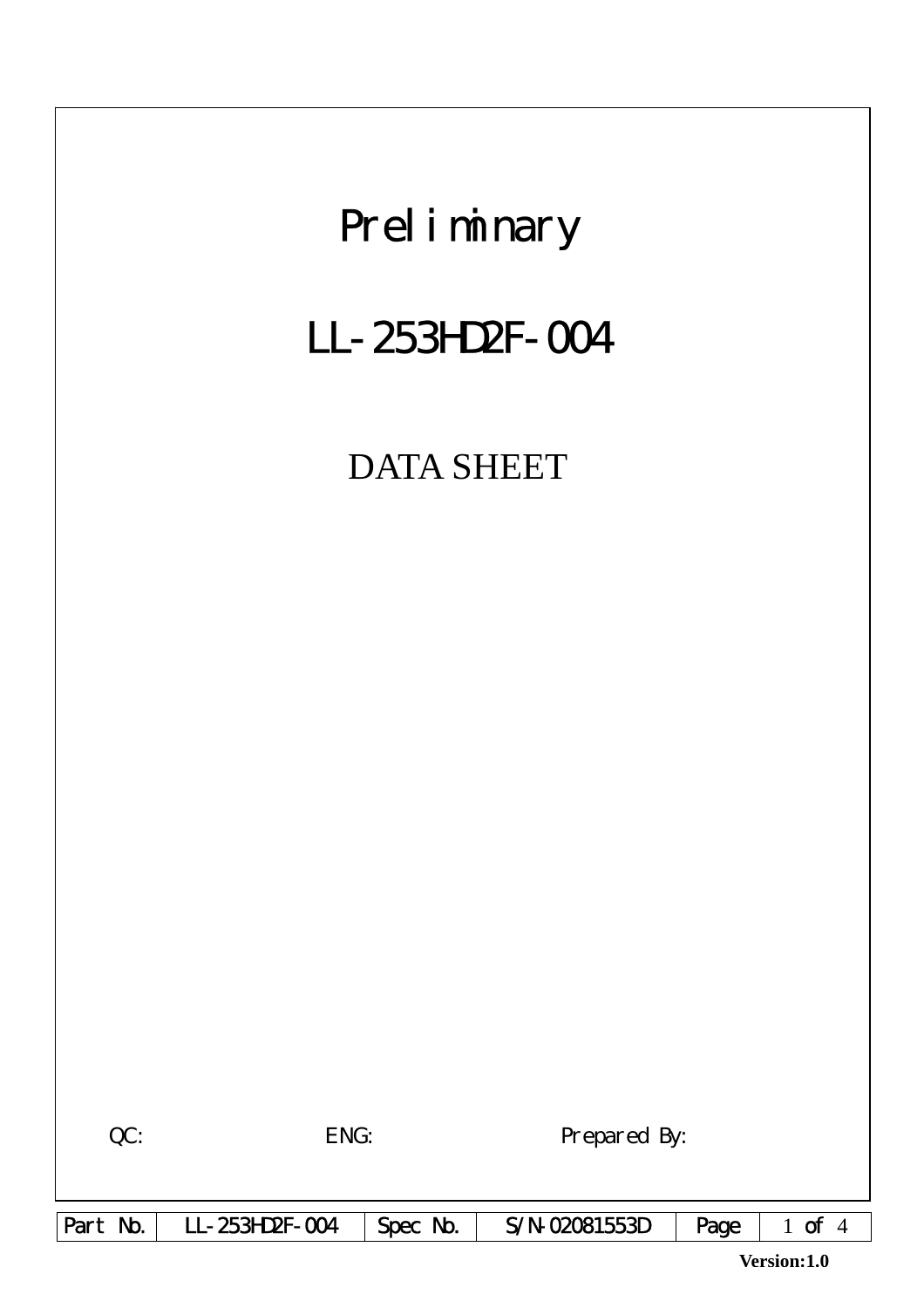## **Features:**

- ♦ 2x5mm rectangular package
- ♦ General purpose leads
- ♦ Reliable and rugged

# **Package Dimensions:**



| Part NO.       | Chip Material | Lens Color          | Source Color |
|----------------|---------------|---------------------|--------------|
| LL-253HD2F-004 | GaP           | <b>Red Diffused</b> | Red          |

#### **Notes:**

- 1. All dimensions are in millimeters (inches).
- 2. Tolerance is ±0.25mm (.010") unless otherwise noted.
- 3. Protruded resin under flange is 1.0mm (.04") max
- 4. Lead spacing is measured where the leads emerge from the package.
- **5.** Specifications are subject to change without notice.
- **6.** This data-sheet only valid for six months.

| Part No.   LL-253HD2F-004   Spec No.   S/N-02081553D   Page   2 of |  |  |  |  |
|--------------------------------------------------------------------|--|--|--|--|
|--------------------------------------------------------------------|--|--|--|--|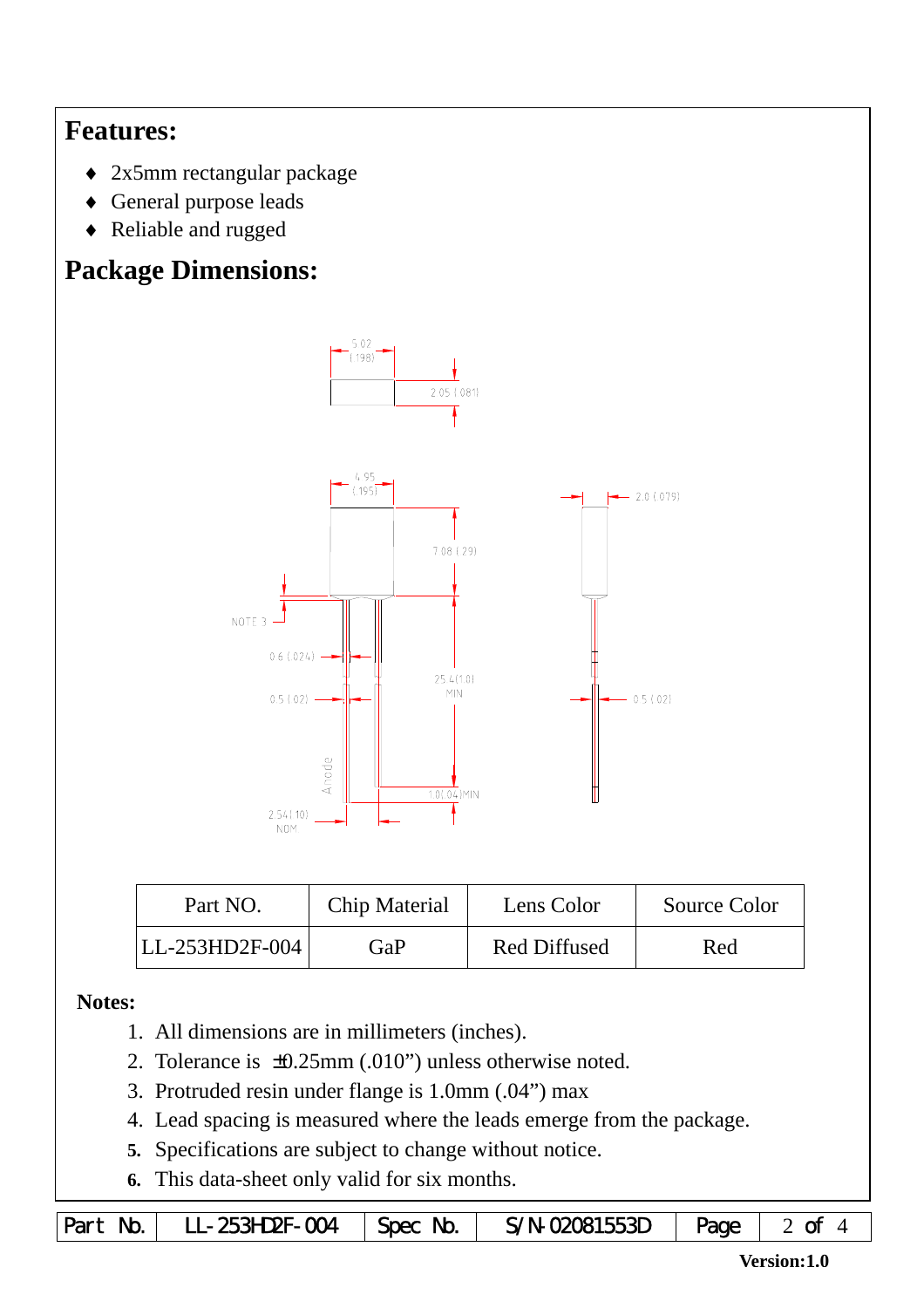| <b>Absolute Maximum Ratings at Ta=25</b> |  |
|------------------------------------------|--|
|                                          |  |

| Parameter                                                    | MAX.                  | Uni t  |  |  |
|--------------------------------------------------------------|-----------------------|--------|--|--|
| Pover Dissipation                                            | 140                   | mW     |  |  |
| Peak Forward Current<br>(1/10 Duty Cycle, 0.1ms Pulse Width) | 100                   | mA     |  |  |
| Continuous Forward Current                                   | 50                    | mA     |  |  |
| Derating Linear From 50                                      | $Q_{4}$               | mA/    |  |  |
| Reverse Vol tage                                             | 5                     | V      |  |  |
| Operating Temperature Range                                  | - 40                  | to +80 |  |  |
| Storage Temperature Range                                    | $-40$ to $+80$        |        |  |  |
| Lead Sol dering Temperature<br>$4mm(.157")$ From Body        | for 5 Seconds<br>260. |        |  |  |

### **Electrical Optical Characteristics at Ta=25**℃

| Parameter                   | Symbol                             | Mn. | Typ.  | Max. | Uni t | Test Condition         |
|-----------------------------|------------------------------------|-----|-------|------|-------|------------------------|
| Luminous Intensity          | $\mathsf{I}$ v                     | 0.5 | 1     | 25   | mcd   | $l_f = 20$ mA (Note 1) |
| Vi ewing Angl e             | $\mathcal{D}_{\mathcal{A}}$<br>1/2 | 135 | 145   | 155  | Deg   | (Note 2)               |
| Peak Emission Wavelength    | $\mathbf{p}$                       | 695 | 700   | 705  | nm    | $I_f = 20$ mA          |
| Dominant Wavelength         | d                                  | 630 | 635   | 640  | nm    | $l_f = 20$ mA (Note 3) |
| Line Half-Width<br>Spectral |                                    | 85  | 90    | 95   | nm    | $I_f = 20$ mA          |
| Forward Voltage             | $V_f$                              | 1.8 | 2 3 5 | 2.8  | V     | $I_f = 20$ mA          |
| Reverse Current             | $\mathsf{R}$                       |     |       | 100  | μA    | $V_R = 5V$             |

#### Notes:

- 1.Luminous intensity is measured with a light sensor and filter combination that approximates the CIE eye-response curve.
- $2 1/2$  is the off-axis angle at which the luminous intensity is half the axial luminous intensity.
- 3.The dominant wavelength ( d) is derived from the CIE chromaticity diagram and represents the single wavelength which defines the color of the device.

|  | Part No.   LL-253HD2F-004   Spec No. |  | $S/N-02081553D$   Page   3 of 4 |  |  |
|--|--------------------------------------|--|---------------------------------|--|--|
|--|--------------------------------------|--|---------------------------------|--|--|